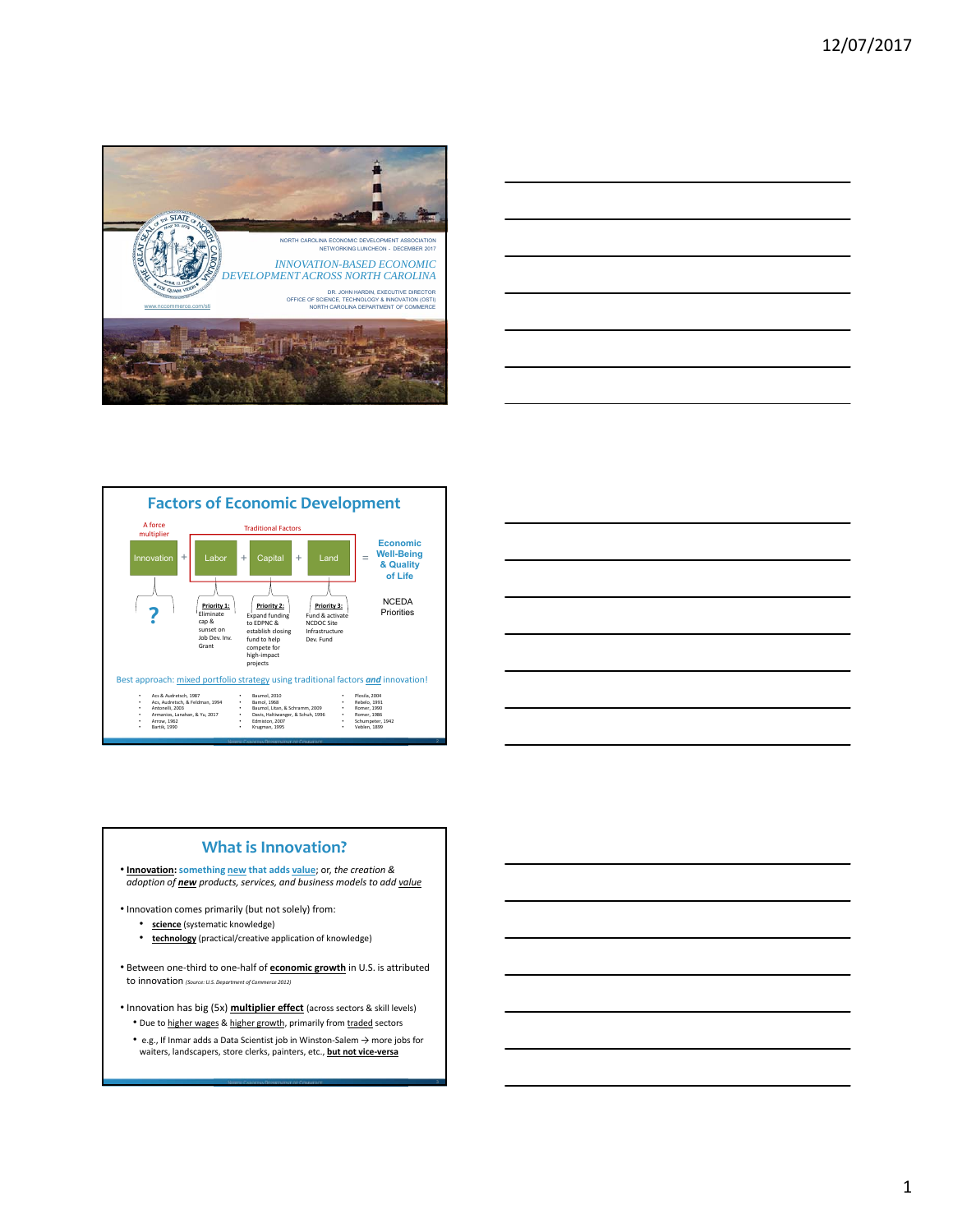









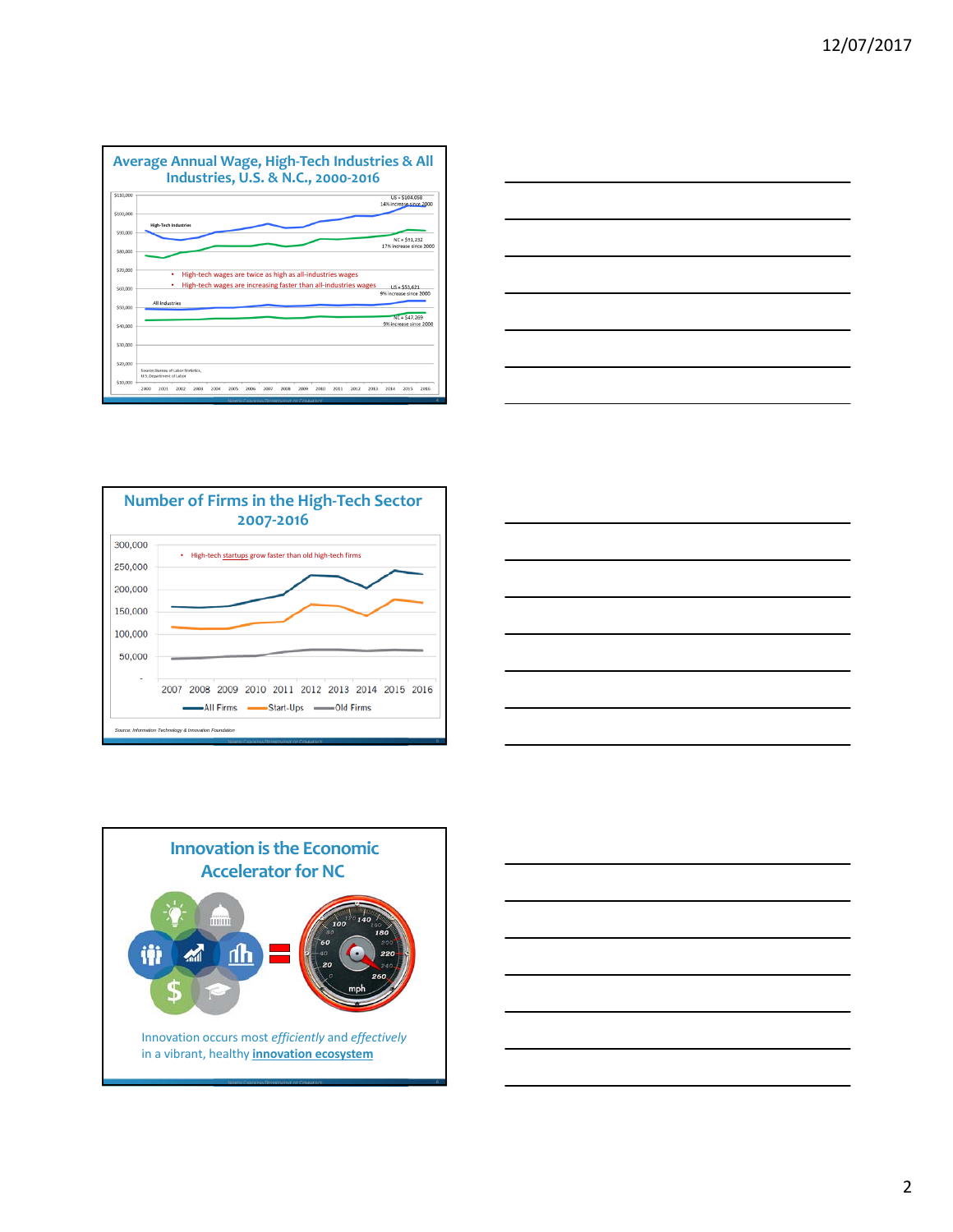





## *Which Factors Matter Most for Economic Prosperity?*

Which factors have largest impact on three economic well‐being variables:

- Per capita GDP
- Per capita personal income
- Average annual pay

Using *SAS Visual Statistics*, we found three factors statistically significant for predicting changes in economic well‐being variables across all U.S. states:

- Proportion of workers in high-tech industries
- Proportion of workers in science & engineering occupations
- Proportion of population with post‐secondary educational attainment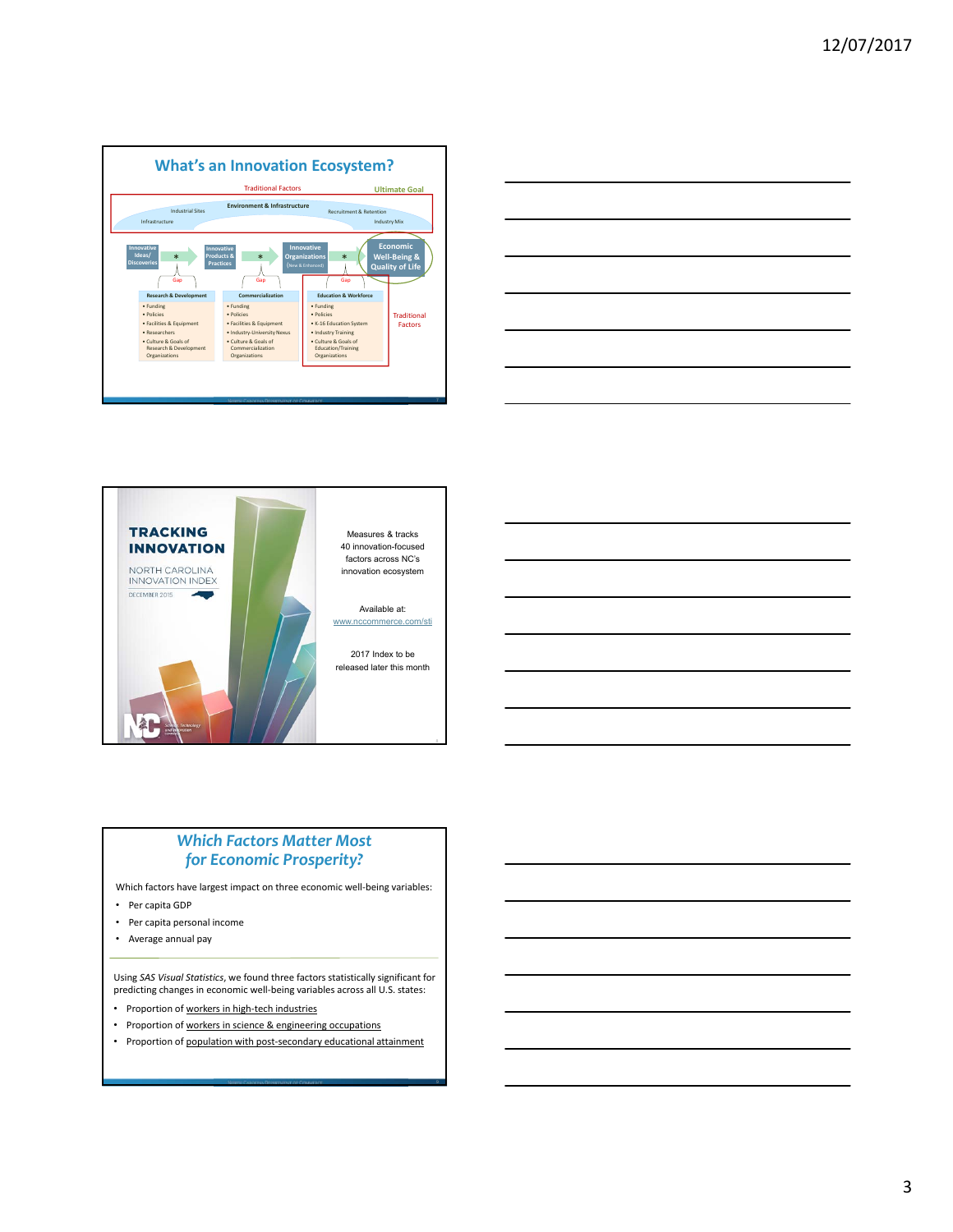